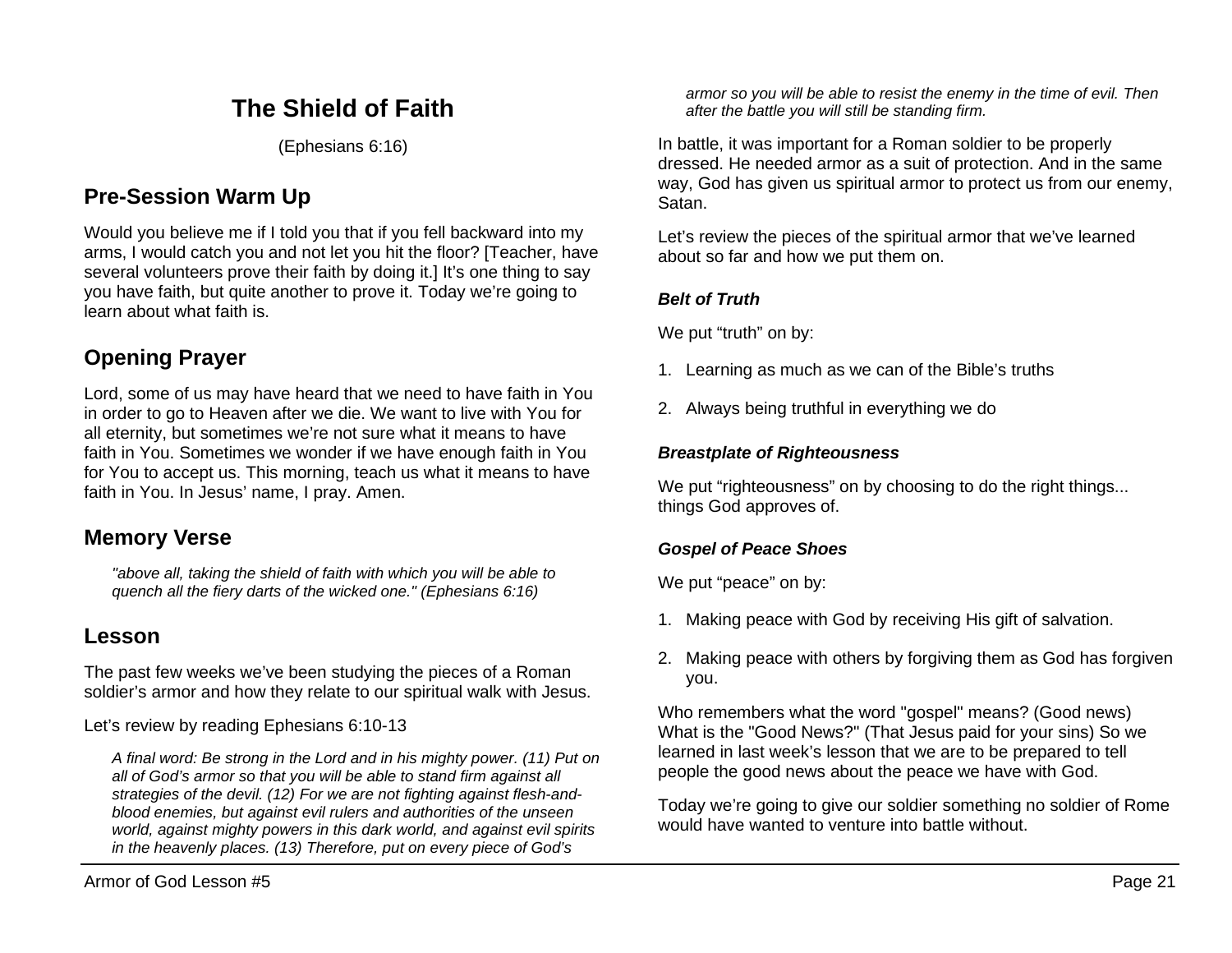*In addition to all of these, hold up the shield of faith to stop the fiery arrows of the devil.*

To understand how remarkable faith, used as a shield, can be for us, let's find out what a shield did for a Roman soldier.

### *What Was a Roman Soldier's Shield Like?*

A shield was a soldier's best protection. It was about 2 feet across and 4 feet long. He carried the shield in one hand and could move it to protect any part of his body. So it offered protection for almost every part of the soldier's body.

It was curved so that spears and arrows would hit it at an angle and bounce off. That same curve also gave the soldier room to move about behind it as his movements changed in battle. Most shields were made from wood and were covered with leather. They were bound around the outside with iron or bronze. They were very strong. A soldier was safer when he was not afraid to hide behind his shield. To get to him, the enemy's arrows had to get past the shield first and then pierce through the armor that was worn on the soldier's body.

When you picture a solider using his shield, you usually think of him holding it in front of him. The sides of the shield were made to hook together with the shields of other soldiers so that an army could use them to form a wall of protection. Often a whole regiment of Roman soldiers would lock their shields together over their heads and at their sides. They looked like a giant turtle in a shell. Together, a group of soldiers could move forward and use picks and crowbars to break down a city gate while they were protected on all sides from the enemies' arrows.

The enemy used everything they could think of to defeat the soldiers. Knowing the soldier's shields were made of wood, the enemy often set their arrows on fire before they shot them. Roman soldiers covered their wooden shields with cloth and tough leather,

then soaked them in water so that when a flaming arrow landed on the wet shield, the fire would immediately go out.

Satan, our enemy, shoots flaming arrows, or "*fiery darts*," at us, too. Some of the darts Satan shoots are lies, hateful thoughts about people, or the desire to sin. We don't know when Satan will shoot one of his darts. He's like a sniper who shoots when we least expect it. We must always have our shield of faith in hand and be ready to use it.

When you know what faith is, you can understand how it can be your shield, your protection from whatever Satan flings at you. Let's talk about what faith is.

#### *What is Faith?*

Say that I tell you that I will take the whole Sunday school class to the zoo next week, if you get your parents to sign this slip of paper. I tell you to come back next week with a sack lunch, play clothes on and your signed "permission" slip. Next week, when you come to Sunday school dressed for the zoo, carrying your brown-bag lunch and with your signed slip of paper in your hand, you come knowing that we are going to the zoo. That's faith. Faith is when you count on someone to keep a promise because you know the person can be trusted to tell you the truth. When you say you have faith in Jesus, you're saying that you trust and believe that what He did on the cross really paid the price for your sins. You are counting on God's promise to take you into Heaven when you die.

#### *How Does the Shield of Faith Protect You?*

Satan wants you and me to doubt God. He wants us to doubt God's promises, His faithfulness, His goodness, and His power. But you know that God can be counted on to do what He has promised. Believing God will stop Satan's arrows from hurting you.

When you have the Shield of Faith, all of the love, care, concern, and salvation that God has promised in His Word to those who love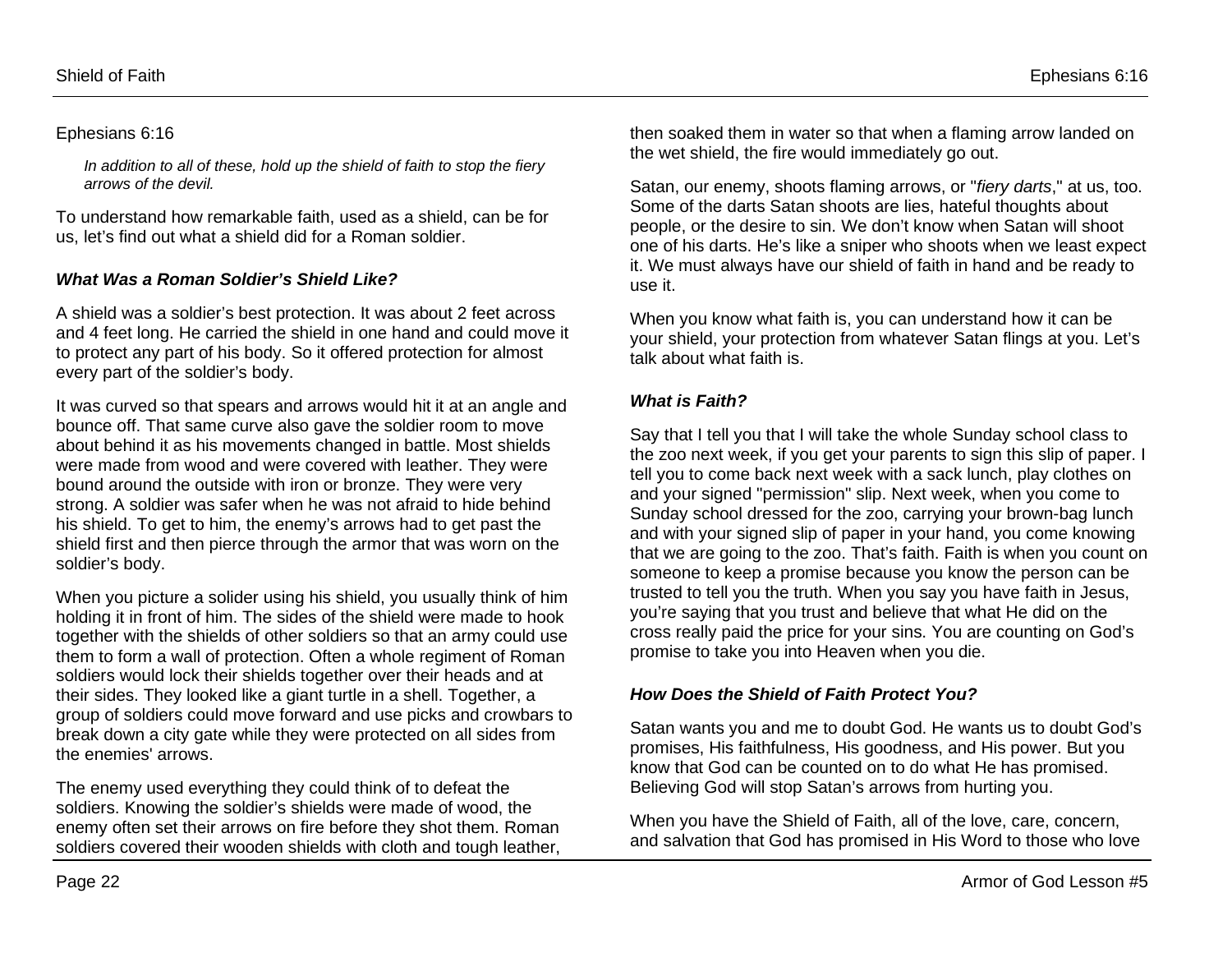Him are yours. There is nothing Satan can do to keep God's promises from being true in your life. He can't penetrate your shield as long as you trust in God and His Word. When you put your trust in something or someone else, it's like laying your shield aside. That's when you become open to Satan's power to lead you away from God.

We need to surround ourselves with Christian friends so that when we are tempted to give up our faith, we can "hook on" to their shields and let them encourage us (Hebrews 10:23-25). Hold your Shield of Faith high by trusting the truths you know about God. Even when things seem to be going wrong, believe that God is your always present, all powerful, loving Father, working in your life for your good — even when your feelings tell you something different. Faith is acting on what you believe even when you have doubts.

You use your Shield of Faith by believing and trusting God's promises. As you trust His promises, He will protect you from Satan.

# **Closing Prayer**

Lord, it's so good to remember how faithful You are to us! Thank You for always keeping Your promises to us! Even when the hard things in life start to distract us, help us always to remember that You are always by our side and that nothing is impossible for us to do with Your help. Thank You that You are the King of Kings and the Lord of Lords, the Almighty One that we can always trust in. In Jesus' name, I pray. Amen.

## **Learning Activities**

### **Craft Corner**

### **Game Center**

Let the children work on the *Faith Rebus* word search, or send it home as a "take home" paper.

*Ping Pong Ball Toss*: Prepare two egg cartons with various points on the cups. Set them up side by side. Have each child take a turn. If they get the right answer they get an opportunity to throw three ping pong balls into an egg carton for points. The child or team with the most points wins.

Or, use the following questions in a game of your choice:

#### *Review questions:*

- 1. What does God give us to stand against the tricks of the devil? (A suit of armor)
- 2. Is one piece of armor enough to stand against the devil? (No, we must put on the whole armor of God)
- 3. What does it say in verse 11 about why is it easy to sin and hard to do right? (The devil plays tricks on us)
- 4. What piece of the armor do we use when we do the right thing? (The Breastplate of Righteousness)
- 5. What piece of the armor do we use when we remember that Jesus paid for our sins and we can stand firm against Satan? (The Shoes of the Gospel of Peace)
- 6. What piece of the armor do we use when we tell the truth? (The Belt of Truth)
- 7. What piece of the armor do we use when we trust God's promises? (The Shield of Faith)
- 8. What is faith? (When you count on someone to keep a promise because you know that person can be trusted to tell the truth)
- 9. What are the arrows Satan shoots at us? (Lies, hateful thoughts about people, desire to sin, doubts that God really means what He says)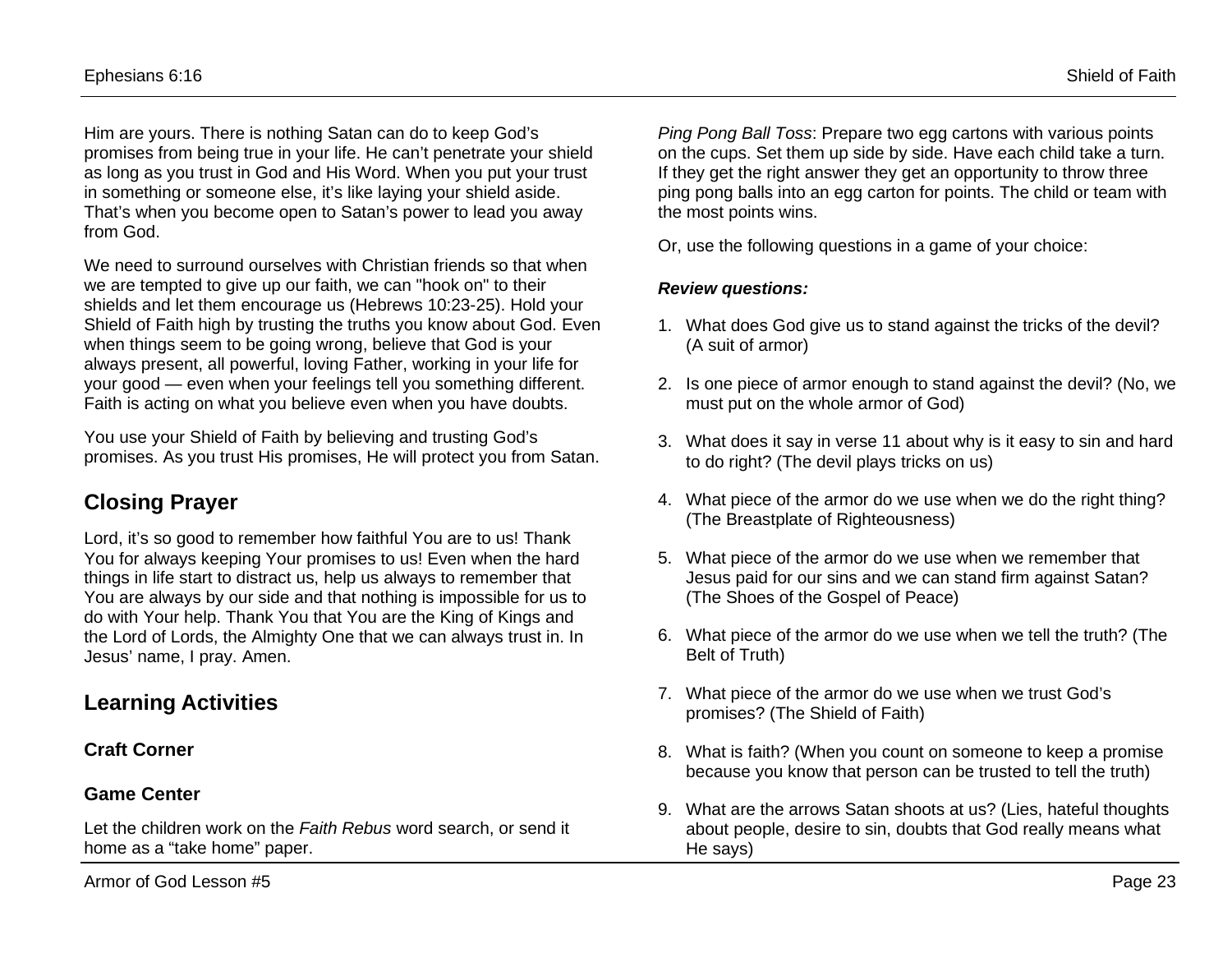- 10. How can we stop Satan's arrows of doubt? (By believing God's Word)
- 11. How do you put on the Belt of Truth? (By learning the truth and telling the truth)
- 12. How do you put on the Breastplate of Righteousness? (By choosing to think or do the right thing.)
- 13. How do you put on the Shoes of Peace? (By believing what Jesus did for you really paid the penalty for your sins, by making peace with others, and by being ready to tell someone about Jesus)
- 14. How do you take up the Shield of Faith? (By believing and trusting in God's promises.)

#### *Easier Questions:*

- 15. Who can we always count on to tell us the truth? (God)
- 16. Who are we pleasing when we do not tell the truth? (Satan)
- 17. Who is the armor of God for? (For every Christian)
- 18. How do we know that our sins are forgiven? (Because the Lord Jesus paid for them and promised that we would belong to Him forever)
- 19. Can we use our armor all by ourselves? (No, the Lord Jesus gives us strength to stand against Satan.)